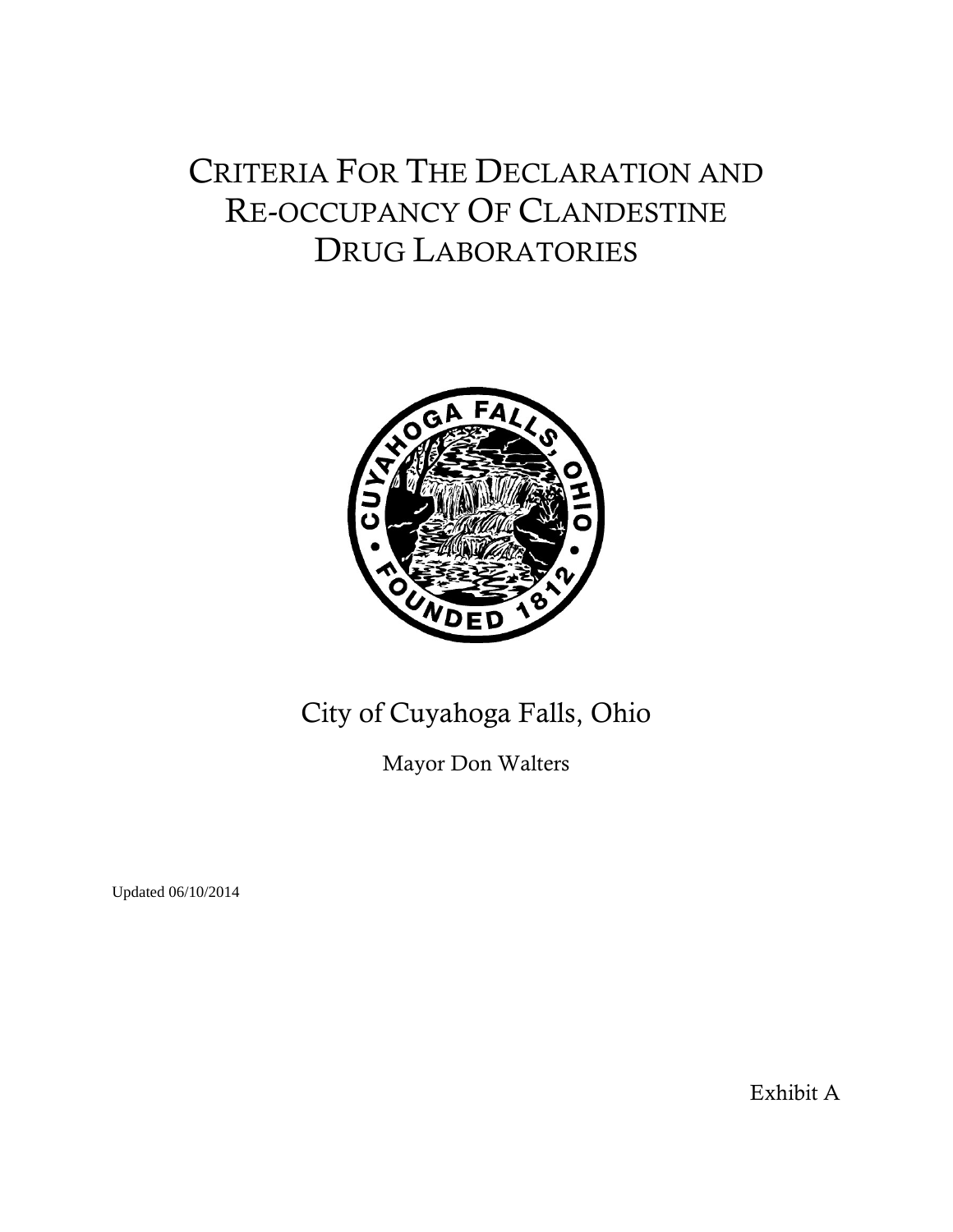## CLANDESTINE DRUG LABORATORY REMEDIATION

#### I. Scope.

The criteria contained herein applies to all law enforcement agencies who discover a clandestine drug laboratory, all persons who own a clandestine drug laboratory property, and all persons engaging in remediation of a clandestine drug laboratory.

#### II. Objective.

Contamination from the operation of clandestine drug laboratories is a serious health and environmental threat. Remediation of the residually contaminated portions of clandestine drug laboratory properties is essential to assure the health, safety and welfare of people and the environment. The objective of these criteria is to provide for the notice of such contamination to potential occupants of the residually contaminated portion of these properties and standards for the assessment and remediation of such properties.

#### III. Definitions.

The words and phrases used herein are defined as follows:

 A. "Certified industrial hygienist" means a person certified in the comprehensive practice of industrial hygiene by the American Board of Industrial Hygiene.

 B. "Chemicals and equipment" means the bulk or containerized chemicals, illegal drugs and their precursors drugs, equipment and other items that are found in a clandestine drug laboratory that were used in the manufacture of any controlled substance.

C. "Clandestine drug laboratory" means the unlawful manufacture or attempt to manufacture controlled substances.

 D. "Clandestine drug lab site" means any place or area where law enforcement has determined that conditions associated with the operation of a clandestine drug lab exist. A clandestine drug lab site may include dwellings, accessory buildings, accessory structures, a chemical dumpsite or any land.

E. "Chemical dumpsite" means any place or area where chemicals or other waste materials used or produced in a clandestine drug lab have been located.

 F. "Controlled substance" means a drug, substance or immediate precursor in Schedules I through V of the Ohio Revised Code Section 3719.41. The term does not include distilled spirits, wine, malt beverages, intoxicating liquors or tobacco.

 G. "Law enforcement officer" means any employee of a police or public safety department administered by the state or any political subdivision of the state where the employee is responsible for the prevention and detection of crime and the enforcement of the penal, traffic or highway laws of this state.

H. "Owner" means any person, firm or corporation who owns, in whole or in part, the land, buildings or structures associated with a clandestine drug lab site or chemical dumpsite.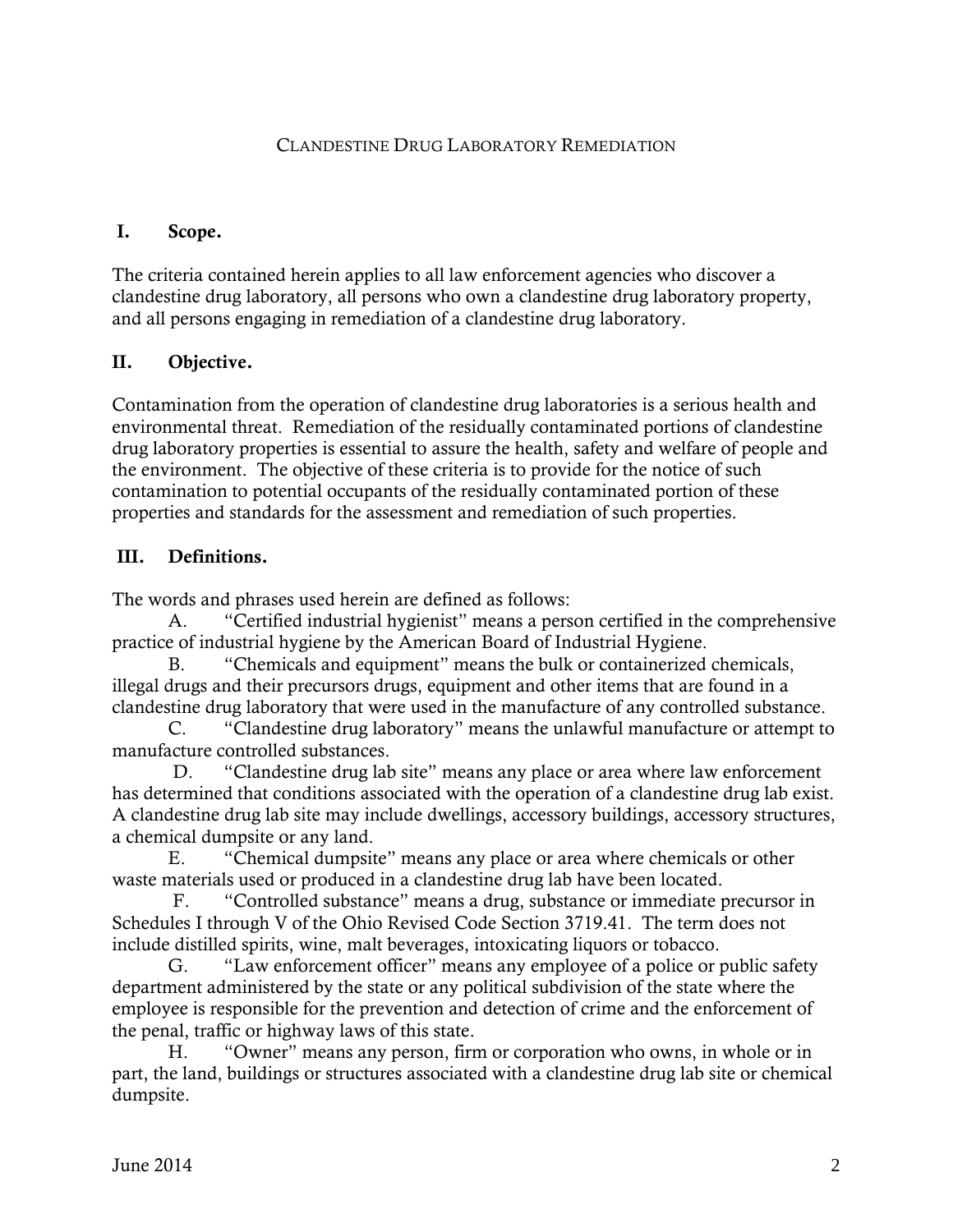I. "Owner's agent" means person designated by the owner to act on behalf of the owner.

J. "Property" means real or personal property, which includes the following:

 (1) the area within a structure and the area that surrounds a structure and that is within the land boundary or property lines of any property that can be used for commercial or residential purposes or is occupied by people for any length of time for any purpose, and

(2) a vehicle as defined in Revised Code Section 4501.01.

 K. "Remediation" means the cleanup, removal, or destruction of chemicals and equipment or residual contamination at a clandestine drug laboratory site to conform with the remediation standards required by these regulations and any action, including the destruction of property, necessary to investigate, prevent, minimize or mitigate potential damages or injury to human health, the environment, or property that may result from the chemicals or residual contamination.

L. "Remediation firm" means a person or firm that:

 (1) performs remediation of residual contamination from the manufacture of any controlled substance or the storage of chemicals or equipment used in manufacturing any controlled substance, or

 (2) conducts preliminary assessments or post-remediation assessments, including testing, for the presence of residual contamination from the manufacture of any controlled substance or the storage of chemicals or equipment used in manufacturing any controlled substance.

 M. "Residual contamination" means any contaminants associated with manufacturing any controlled substance that are left at a property after the initial removal of chemicals and equipment.

 N. "Residually contaminated portion of the property" means the structure or unit where chemicals and equipment were removed and the area of any adjacent structure, unit or land where evidence of residual contamination is observed by a law enforcement agency.

 (1) Where chemicals and equipment are removed from a house, mobile home or vehicle, then the entire property, not just the room or rooms in which the chemicals and equipment are found, shall be deemed the residually contaminated portion of the property.

 (2) Where chemicals and equipment are removed from a detached shed, garage or other structure and other property on the land are not affected, then the detached structure shall be deemed the residually contaminated portion of the property.

 (3) Where chemicals and equipment are removed from a hotel or motel room, apartment unit, storage locker or other similar property with controlled-access units and the adjacent rooms or units are not affected, then the contaminated room or unit shall be deemed the residually contaminated portion of the property.

# IV. Declaration of Property as a Public Health Nuisance.

Any clandestine drug lab site or chemical dumpsite identified by law enforcement authorities is hereby declared to be a public health nuisance. Upon identification of such a nuisance, the law enforcement authorities shall notify the Chief Building Official.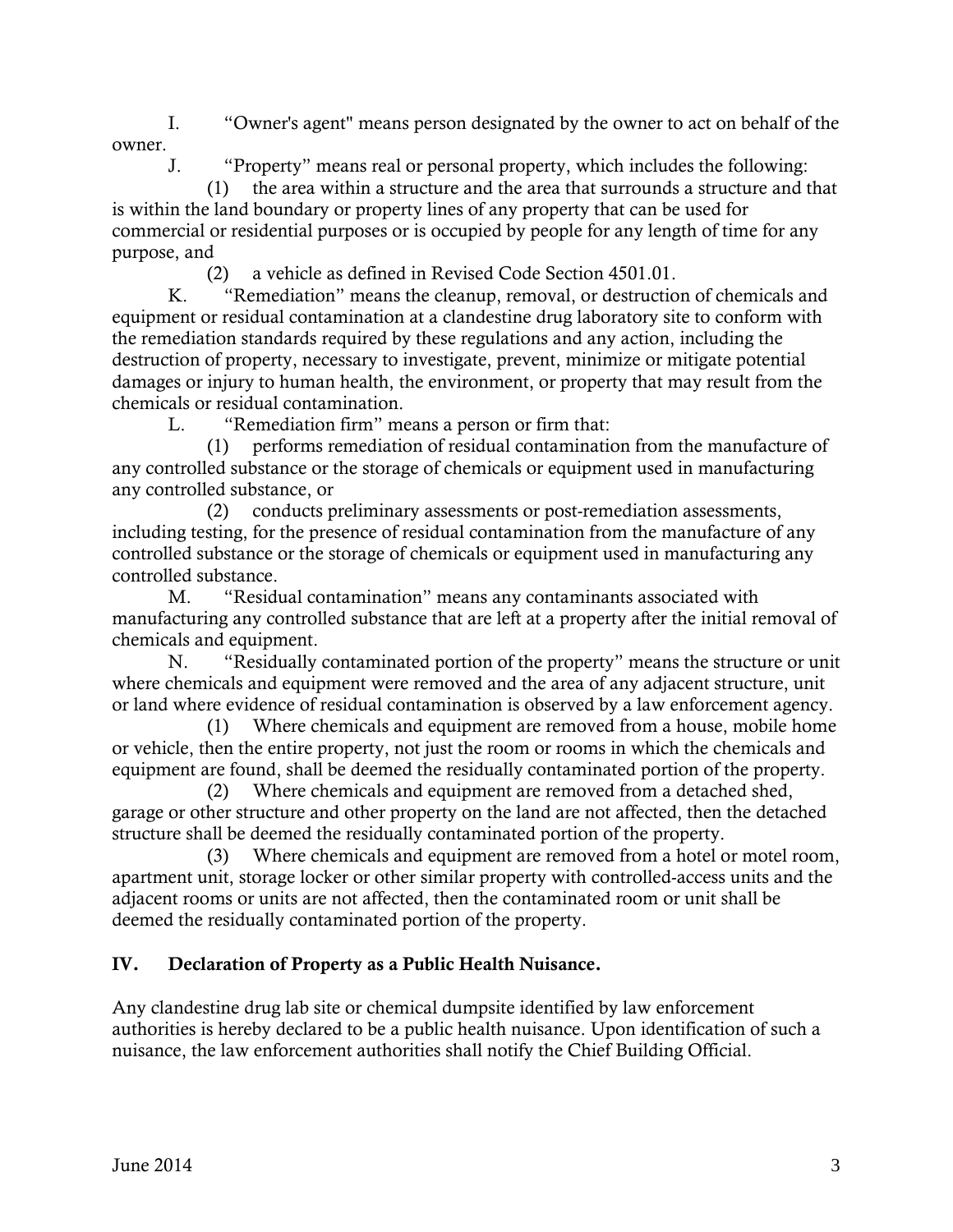#### V. Declaration of Public Health Nuisance.

 A. Upon identification of a clandestine drug laboratory by a law enforcement agency where chemicals and equipment were removed or residual contamination was observed, the Chief Building Official shall take the following actions.

 (1) Post a Declaration of Public Health Nuisance in a conspicuous place at the clandestine drug lab site.

 (2) Deliver a copy of the Declaration of Public Health Nuisance to the owner of the property if the owner is on the site at the time of delivery, the on-site manager if the manager is on the site at the time of delivery or the on-site drop box if available. In the case of a tenant-owned unit in a space rented in a mobile home or recreational vehicle park, the Chief Building Official shall deliver a copy of the Declaration of Public Health Nuisance to the occupant of the unit if the occupant is on site at the time of delivery and to the on-site park landlord if the park landlord is on site at the time of delivery.

 (3) Document proof of posting the Declaration of Public Health Nuisance, which proof of posting shall be considered notice to the owner if the owner of the property cannot be identified.

 (4) Deliver a copy of the Declaration of Public Health Nuisance to the Cuyahoga Falls Police Department.

 B. The Chief Building Official shall send a copy of the Declaration of Public Health Nuisance by certified mail, return receipt requested, to the owner at the owner's last known address contained in records of the county fiscal officer where the clandestine drug lab site is located if the owner of the property is not personally provided a copy of the Declaration of Public Health Nuisance pursuant to subsection A of this section.

# VI. Contents of Declaration of Public Health Nuisance.

The Declaration of Public Health Nuisance required by Ord. No. \_\_\_\_\_\_\_\_\_\_\_\_\_\_\_\_\_\_ shall contain the following.

A. The word "warning" in large bold type at the top and bottom of the notice.

B. A statement that a clandestine drug laboratory was identified at the property.

C. The date of the identification.

 D. The address or location of the property where the clandestine drug laboratory was identified. A description of the residually contaminated portion of the property, including a structure, room, apartment or unit number if not the entire structure or property.

 E. The name of the law enforcement agency that identified the clandestine drug laboratory and that agency's telephone number.

 F. A statement that hazardous substances, toxic chemicals, or other residual public health nuisance from the operation of the clandestine drug laboratory may still be present.

 G. A statement that no person other than the owner or the owner's agent may enter, occupy, or use the clandestine drug lab site property or otherwise knowingly and intentionally violate the provisions of the Declaration of Public Health Nuisance until remediation of the residually contaminated portion of the property has taken place in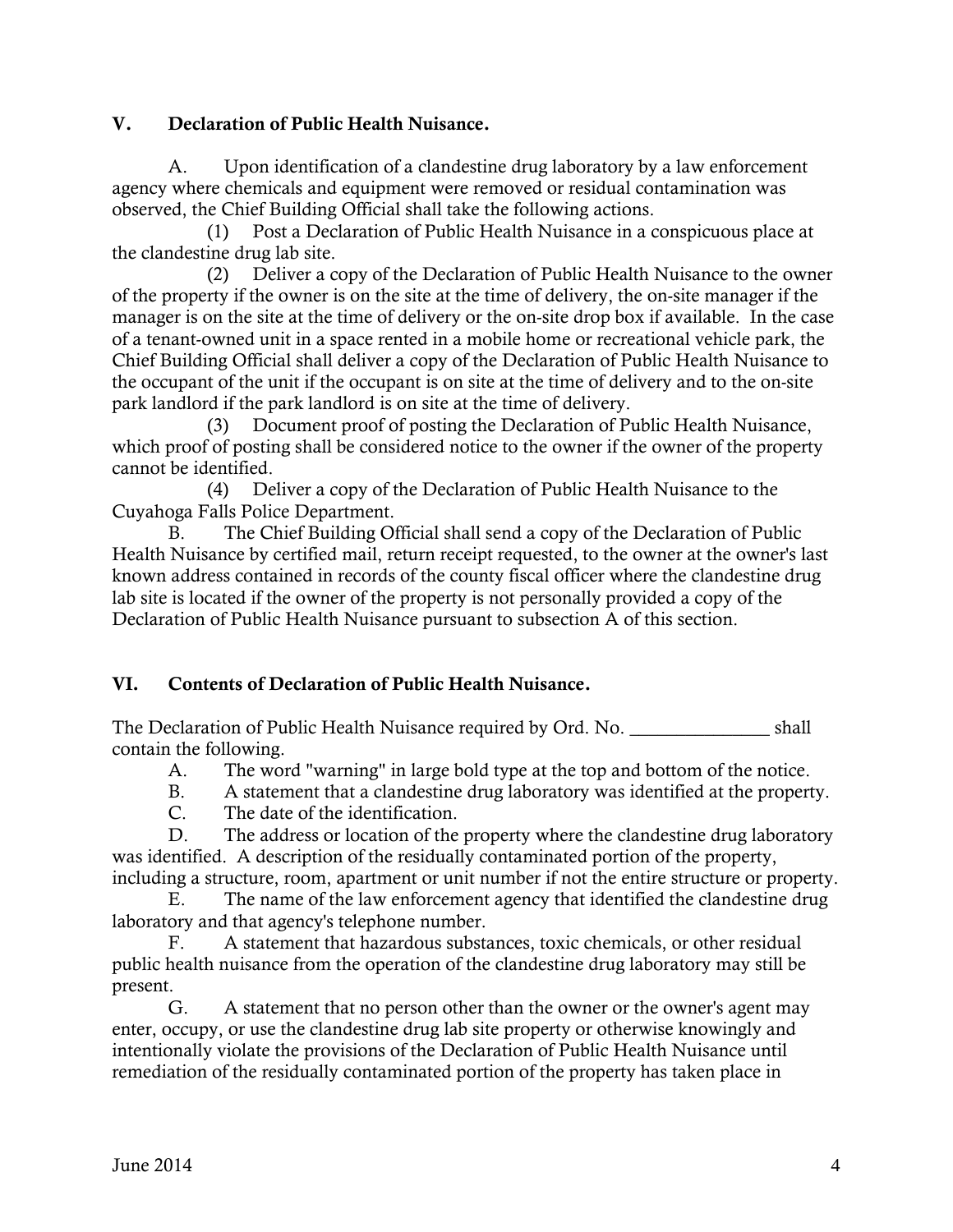accordance with Ord. No. \_\_\_\_\_\_\_\_\_\_\_\_\_\_\_\_\_\_\_\_\_\_\_ and such remediation has been approved by the Chief Building Official.

 H. A statement that no person shall knowingly and intentionally disturb the Declaration of Public Health Nuisance posted at the clandestine drug lab site property.

 I. A statement that the owner of the property shall remediate the residually contaminated portion of the property in compliance with Ordinance No. \_\_\_\_\_\_\_\_ and all regulations promulgated thereto.

 J. A statement that until remediation is complete, the owner or the owner's agent shall not sell, lease, rent, loan, assign, exchange, or otherwise transfer the property without providing notice of the existence of a clandestine drug laboratory as required by Ordinance No. \_\_\_\_\_\_\_\_.

 K. A statement that failure of the owner to comply with the requirements of this part may result in a fine of up to \$1,000.00 and/or six months in jail.

L. Contact information for the Chief Building Official.

# VII. Vacating Declaration Of Public Health Nuisance.

 A. The owner of a clandestine drug lab site property is responsible for providing proof to the Chief Building Official that the property has been remediated in compliance with Ordinance No. \_\_\_\_\_\_\_\_\_ and these regulations.

 B. Within seven days of the Chief Building Official determining that a clandestine drug lab site property has been remediated in accordance with these criteria, or that no remediation is required, the Chief Building Official shall notify the owner of the property that the Declaration of Public Health Nuisance has been removed from the property.

# VIII. Use And Transfer Of Property.

 A. An owner shall not sell, lease, rent, loan, assign, exchange or otherwise transfer the clandestine drug lab site property unless the owner does the following:

 (1) provides written notice to the purchaser, lessee, renter, borrower, assignee, exchange partner or other transferee, with a copy to the Chief Building Official, of the existence of the clandestine drug laboratory; and

 (2) receives a written acknowledgment, and provides a copy to the Chief Building Official, that the notice was received by the purchaser, lessee, renter, borrower, assignee, exchange partner or other transferee.

 B. A person other than the owner or the owner's agent may not enter, occupy, or use the clandestine drug lab site property or otherwise knowingly and intentionally violate the provisions of the Declaration of Public Health Nuisance until remediation of the residually contaminated portion of the property has taken place. Persons performing work for a law enforcement agency, the City, or a remediation firm are excepted from this prohibition.

 C. After the Chief Building Official has approved the remediation and vacated the Declaration of Public Health Nuisance, the owner or owner's agent may remove the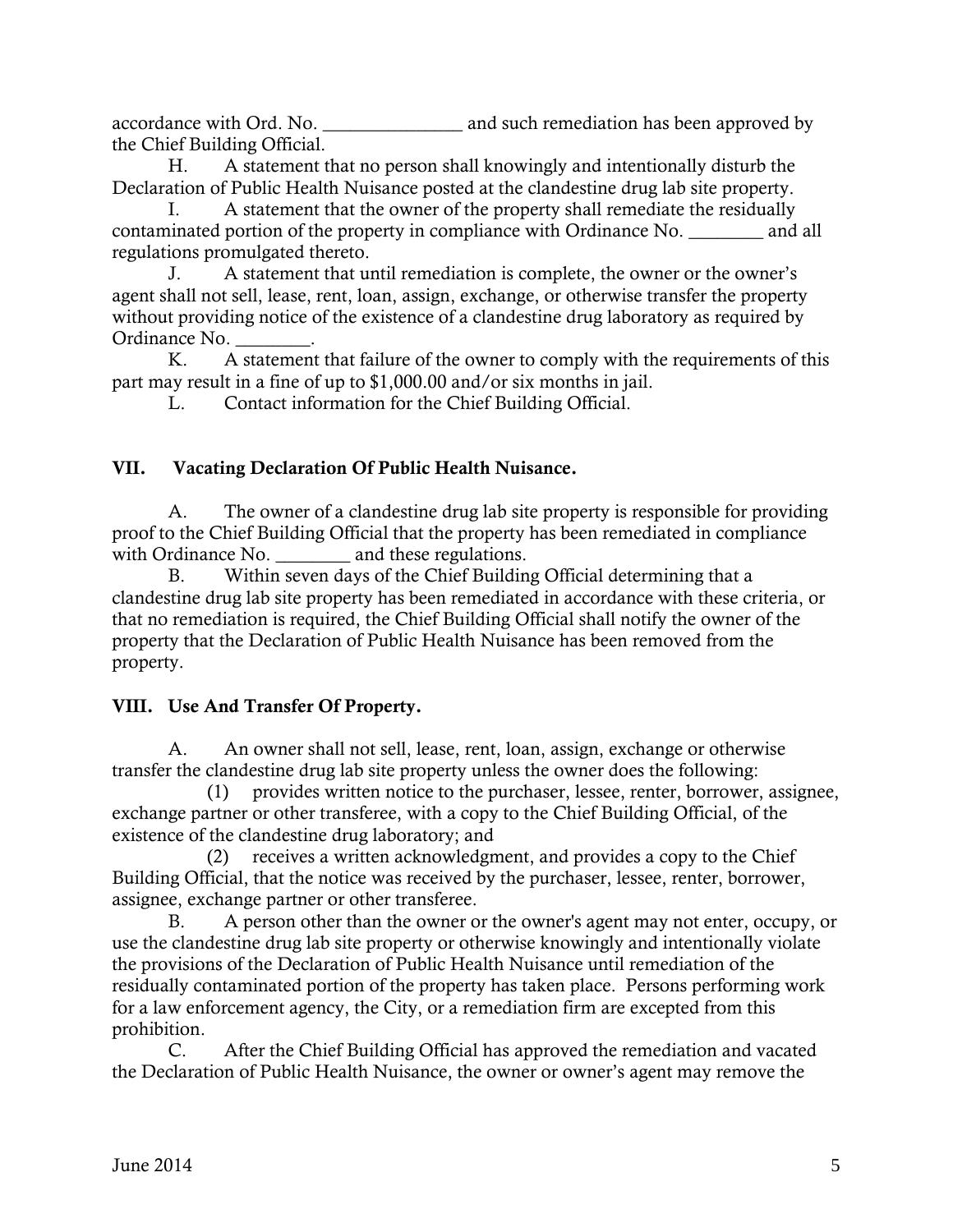Declaration of Public Health Nuisance and allow any person to enter, use, occupy, rent, or sell the property.

# IX. Clandestine Drug Laboratory Property List.

 A. The Chief Building Official shall maintain a list of clandestine drug lab sites on the department's web site based on information received from law enforcement agencies.

 B. Within ten days of the City notifying the owner that the property has been cleared for re-occupancy, the Chief Building Official shall indicate on its website that the property has been remediated in accordance with Ord. No.

 C. The Chief Building Official will also notify the Summit County Sheriff and the Summit County Department of Health that the property has been cleared for reoccupancy.

# X. Owner Responsibilities For Remediation.

 A. The owner of the clandestine drug lab site property shall retain a remediation firm to perform a preliminary assessment of the residually contaminated portion of the property to determine the extent of the contamination and the nature of the required remediation within 14 days from the date of the Declaration of Public Health Notice to the owner. The preliminary assessment shall be completed within 21 days after delivery of the Declaration of Public Health Nuisance to the owner.

 (1) If the preliminary assessment determines that remediation is not required, the owner shall send a copy of the assessment to the Chief Building Official within seven days of receipt of the results of the preliminary assessment, which shall be reviewed by the Chief Building Official.

 (2) The owner may choose to forego a preliminary assessment and conduct the remediation in accordance with these regulations.

 B. The owner shall retain a remediation firm to conduct the remediation within 14 days of receipt of the results of the preliminary assessment when this preliminary assessment determines that remediation is required or, in the event where a preliminary assessment was not performed within 28 days from the date of the Declaration of Public Health Notice to the owner.

 C. The owner shall complete remediation and the post remediation assessment in accordance with the requirements of Ord. No.  $\qquad \qquad$  within 90 days from the date of the Declaration of Public Health Notice to the owner or for such other period of time that is approved in writing by the Chief Building Official.

 D. The owner shall retain a remediation firm to perform a post-remediation assessment of the residually contaminated portion of the property to determine that the requirements for remediation of residual contamination in these criteria have been met within seven days of receiving notice from the remediation firm that the residually contaminated portion of the property has been remediated.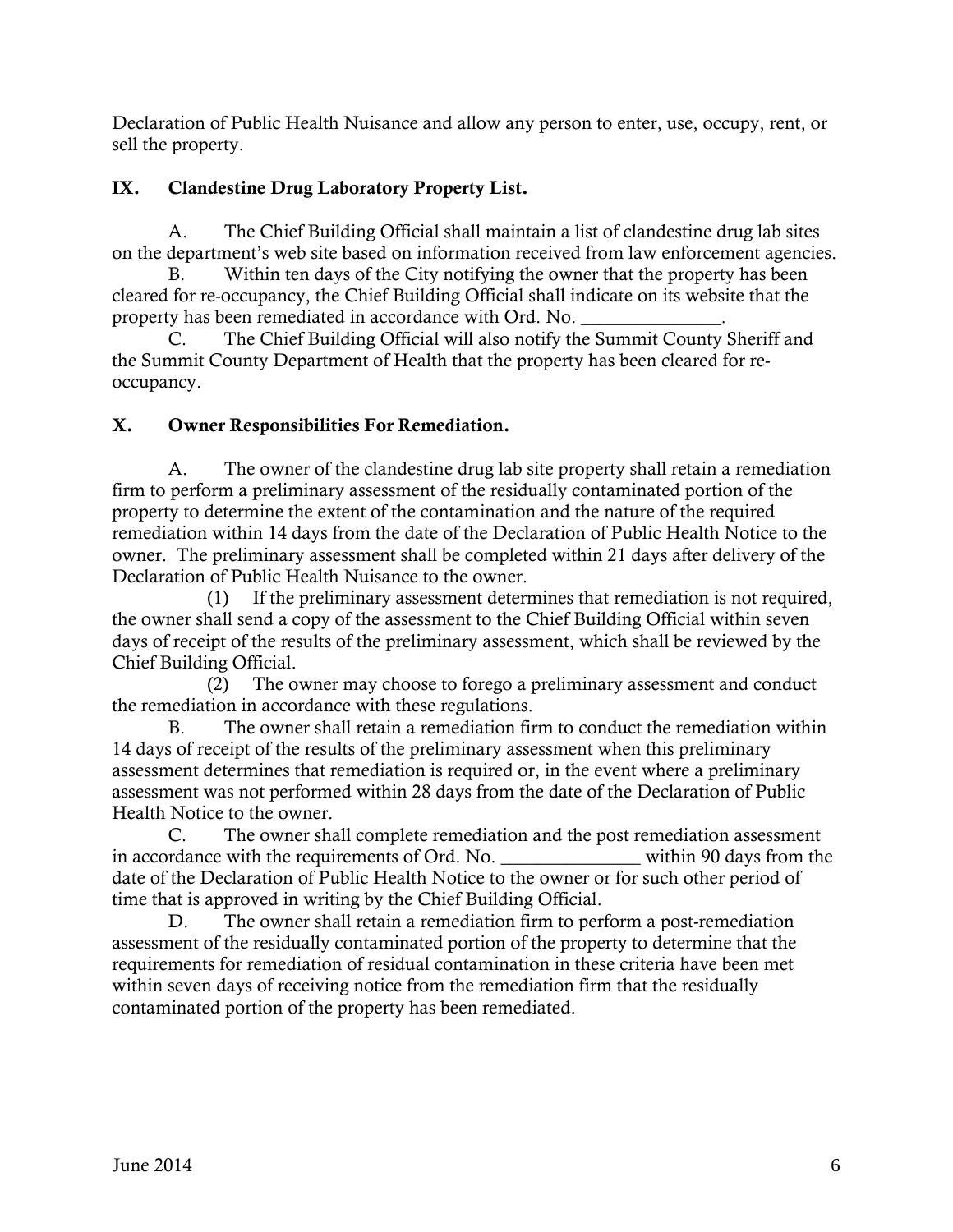#### XI. Requirements for Remediation of Residual Contamination.

The evaluation and cleanup of residual contamination found at clandestine drug lab site properties after chemicals and equipment have been removed shall meet the following standards.

A. Remediation Firms.

 (1) Any preliminary assessment, remediation, and post-remediation assessment of a clandestine drug laboratory for the purpose of complying with this part shall be performed by a remediation firm that meets the requirements of this subsection. The Chief Building Official must require that the remediation firm performing the preliminary and post-remediation assessments be a different firm than the one that performs the remediation, to ensure independent evaluation of work required and thoroughness of the remediation.

 (2) The remediation firm shall be under the direction of a certified industrial hygienist or be approved and currently registered to perform such work with a state, county, or municipal agency during the time the firm participates in the assessment or remediation of residual contamination. A firm's approval, certification, or registration with another state to perform assessments of residually contaminated properties will be accepted as meeting this requirement.

 (3) The Chief Building Official may reject or require replacement of a remediation firm if one of the following findings is made:

- (a) criminal activity,
- (b) disregard for public health or the environment,
- (c) failure to comply with this section or local ordinances, or
- (d) noncompliance with health and safety, or environmental rules or

standards.

B. Preliminary Assessment of the Property.

 (1) The preliminary assessment shall include, but not be limited to, the following elements.

 (a) A review of available information such as law enforcement reports and hazardous materials team reports that provide information regarding the manufacturing method, chemicals present, cooking areas, chemical storage areas, and observed areas of contamination or waste disposal.

 (b) A physical inspection of the property, including but not limited to living areas, storage areas, plumbing, ventilation systems, septic systems, and outdoor areas, as necessary based on knowledge of the clandestine drug laboratory operation.

 (c) Sampling and testing to determine the residual levels of contamination if the preliminary assessment results in a recommendation that no further remediation is required.

 (2) A proposed work plan for remediating the residually contaminated portion of the property shall be prepared by the remediation firm that includes a description of the areas to be remediated and a description of the recommended cleanup methods.

 (3) The remediation firm shall provide the owner with a written preliminary assessment report that includes the following elements.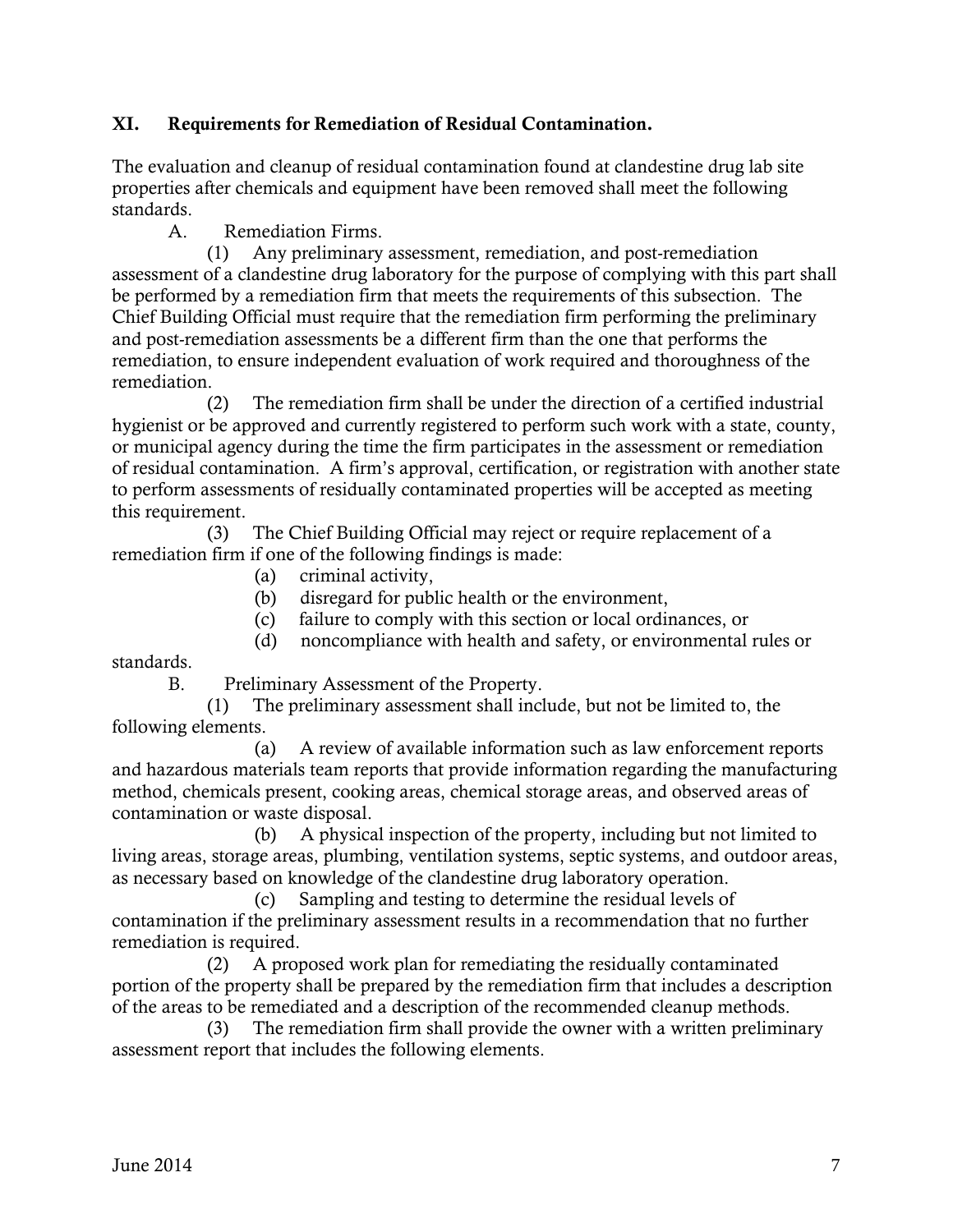(a) Identification of manufacturing methods, chemicals used, and actual and suspected areas of residual contamination or waste disposal based on law enforcement reports, visual observations, and knowledge of manufacturing method(s).

- (b) The results of testing for residual contamination.
- (c) A copy of the proposed work plan.

 (4) In the event the remediation firm determines that remediation is not required, the firm shall provide the owner and the Chief Building Official with a written basis for the determination that includes the following statement signed by a certified industrial hygienist or principal in the remediation firm certifying the property meets the requirements in this section and that no remediation is required. *Remediation firm's certification:* "I hereby declare that I am a certified industrial hygienist or a principle in an approved remediation firm and that this report fully and accurately describes the preliminary assessment of the clandestine drug lab site property named in the report. I certify that I have reviewed the results of the assessment, including the sampling and testing results, and find that the property meets the clearance levels required by the City of Cuyahoga Falls for remediation of residual contamination and does not require further remediation."

 C. Remediation of the Residually Contaminated Portion of the Property. Once chemicals and equipment removal is completed by the law enforcement agency or hazardous materials team, the owner shall have a remediation firm remove and dispose of, or clean, the portions of the property with residual contamination. Both the interior and exterior residually contaminated portions of the property shall be decontaminated in accordance with these criteria. Cleanup activities must be repeated until testing indicates that contamination levels are below the clearance levels herein.

 (1) Interior Declaration. The Declaration of the Interior for a residually contaminated portion of a property that will be occupied by people for any length of time for any purpose shall meet the clearance levels listed below. At a minimum, the following steps shall be taken to decontaminate the interior of a clandestine drug laboratory property.

 (a) Ventilate the property to remove or lower levels of residual volatile organic compounds in indoor air.

 (b) Decontaminate or discard interior furnishings and household contents including, but not limited, to carpets, drapes, and furniture.

 (c) Decontaminate structural features and surfaces paying particular attention to heavily contaminated areas such as those locations where the manufacturing occurred, or where chemicals were stored, mixed or disposed.

 (d) Decontaminate interior surfaces of heating, ventilation and air conditioning systems and plumbing drain lines and traps that are impacted by residual contamination.

 (e) Remove or seal interior surfaces where residual contamination can not be effectively removed by cleaning.

 (2) Exterior Declaration. Waste from clandestine drug laboratories are typically disposed of by dumping into indoor plumbing drains that empty either into a city sewer system or an onsite septic system or dumping on the ground into burn or burial pits. If evidence of exterior contamination is found at a clandestine drug laboratory property, the remediation firm shall respond as follows.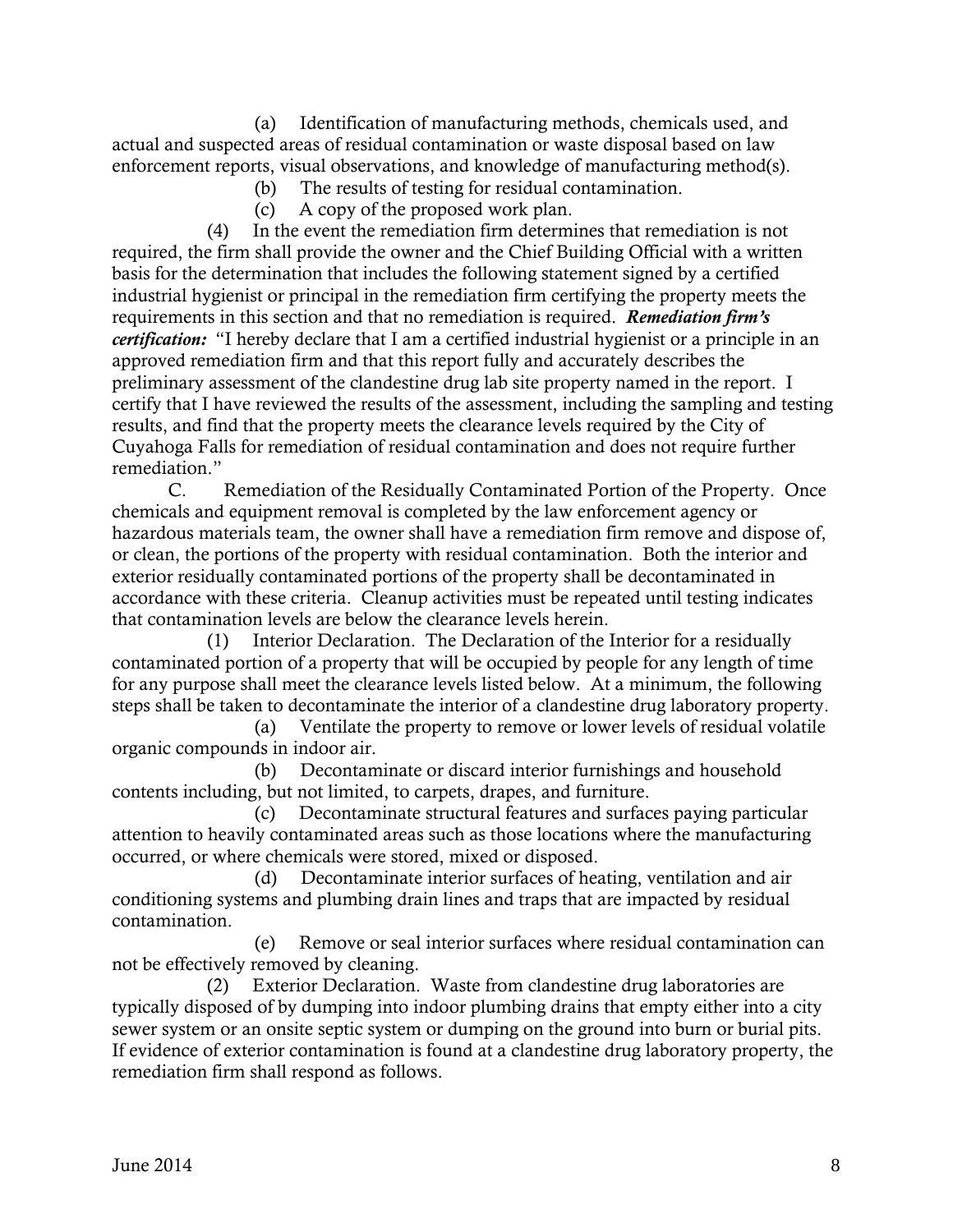(a) Collect and analyze soil samples from areas where there is evidence that clandestine drug laboratory wastes have been directly disposed on the ground.

(b) Collect and analyze samples from septic tanks and drain fields if

 (c) Collect and analyze samples from all wells within 100 feet of impacted septic systems, drain fields, and disposal areas for contaminants of concern.

 (d) Contact the Chief Building Official for information on mediaspecific cleanup requirements.

 (3) Vehicle Declaration. For vehicles, including recreational vehicles, campers and trailers, the remediation firm shall follow the requirements listed in Paragraph (C)(1) above, for interior declaration. The cost of remediation may not be cost effective for many vehicles, in which case the entire vehicle shall be demolished.

 (4) After the remediation is complete, the remediation firm shall notify the owner that the property is ready for post-remediation inspection.

D. Post-Remediation Assessment of the Property.

 (1) The post-remediation assessment shall include, but not be limited to, a visual inspection, review of the scope of remediation work performed, and testing necessary to certify compliance with the requirements for remediation of residual contamination in this section.

 (2) Samples must be collected from the property interior and submitted to a laboratory for analysis. If the results show that the clearance levels listed in below have not been achieved, further remediation shall be performed as necessary to achieve the clearance levels.

 (3) When the remediation firm determines that the remediation of the residually contaminated portion of the property was completed pursuant to the requirements for remediation of residual contamination in these criteria, a final remediation report with a statement signed by a certified industrial hygienist or principal in the remediation firm certifying the remediation of the residually contaminated portion of the property was completed pursuant to the requirements for remediation of residual contamination shall be prepared. The remediation firm shall deliver the remediation report or send the report by certified mail to the owner and the Chief Building Official within 21 days of completion of the remediation. The remediation report certifying that remediation of the residually contaminated portion of the property shall not be in lieu of any certificate of occupancy or any building inspection, if required.

 (4) The remediation firm preparing the remediation report shall maintain that document and all supporting materials for three years.

 E. Remediation Report. The remediation report shall include the following information and documentation.

 (1) Information demonstrating the remediation firm's qualifications, the name and qualifications of the certified industrial hygienist or other principal of the remediation firm, and the names and training records of the onsite supervisor and workers that performed the remediation services on the residually contaminated portion of the real property.

 (2) Complete identifying information of the real property such as street address, mailing address, owner of record, legal description, county tax or parcel identification number, or vehicle identification number if appropriate.

present.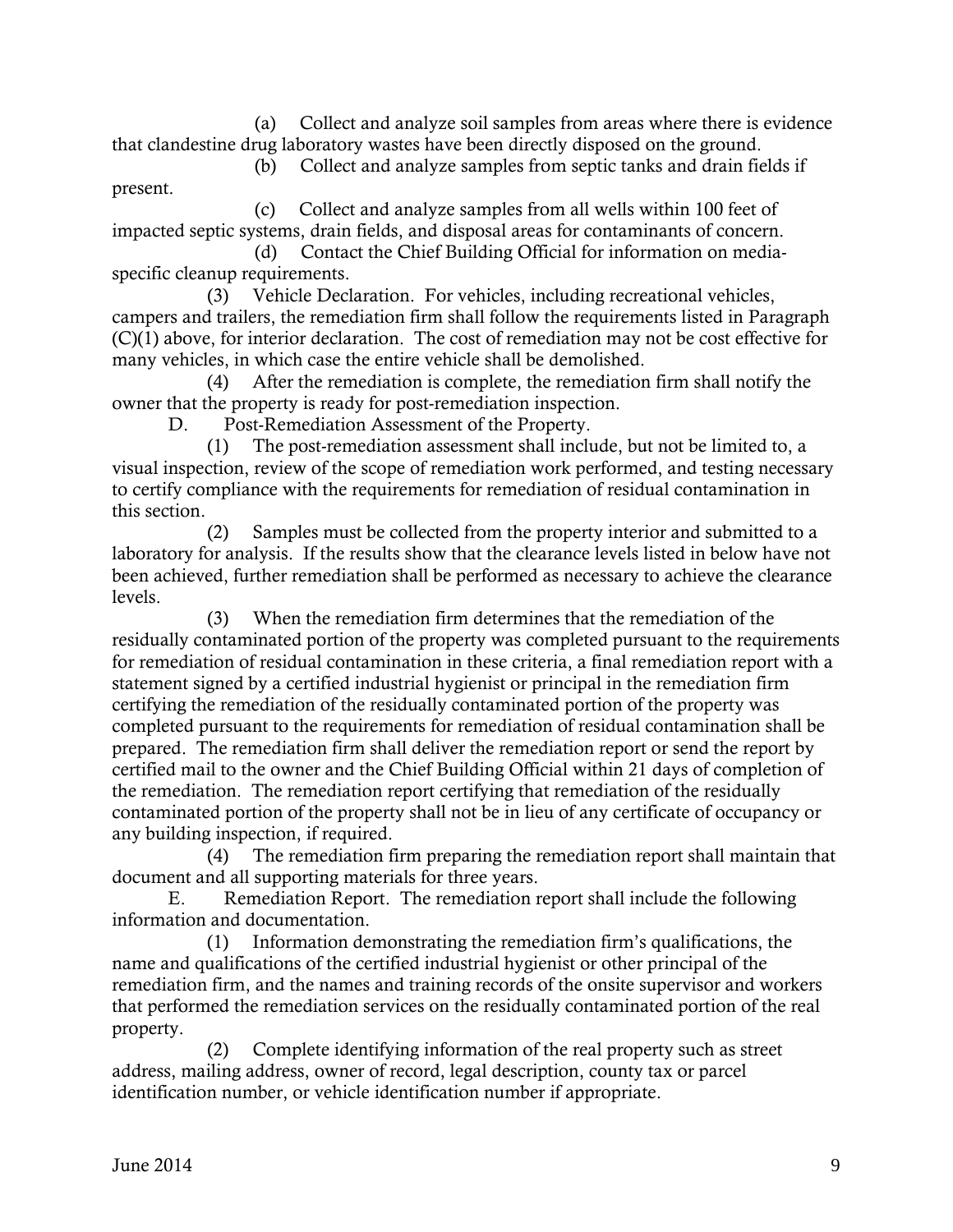(3) A copy of the final remediation work plan.

 (4) A summary of the remediation services completed on the residually contaminated portion of the real property, and any deviations from the approved work plan.

 (5) Photographs documenting the remediation services and showing each of the sample locations, and a drawing or sketch of the residually contaminated areas that depict the sample locations.

 (6) Diagram showing locations of all wells on the property and all wells on properties within 250 feet of any septic system, drain field, waste disposal areas on the subject property.

 (7) A copy of the sampling and testing results and a copy of the chain-ofcustody documents for all samples from the residually contaminated portion of the real property.

 (8) A summary of the waste characterization work, any waste sampling and testing results, and transportation and disposal documents, including bills of lading or manifest, weight tickets and waste receipts for all materials removed from the property.

 (9) The following statement signed by a certified industrial hygienist or principal in the remediation firm certifying that the residually contaminated portion of the property has been remediated in accordance with these criteria. *Remediation firm's certification:* "I hereby declare that I am a certified industrial hygienist or a principle in an approved remediation firm and that this report fully and accurately describes the remediation of the clandestine drug lab site property named in the report. I certify that I have reviewed the results of the remediation, including the post-remediation assessment results, and find that the remediation was completed pursuant to the requirements for remediation of residual contamination of the City of Cuyahoga Falls."

## XII. Clearance Levels for Residual Contamination.

At a minimum, the remediation firm shall conduct sampling and testing for all of the constituents listed below unless evidence indicates that such constituents were not used in the operation of the clandestine drug laboratory. All interior areas of the residually contaminated portion of a property that will be occupied by people for any length of time for any purpose and all furnishings and materials intended for reuse shall meet the following post-remediation clearance levels.

| Constituent                        | Clearance Level                         |
|------------------------------------|-----------------------------------------|
| Unlawfully manufactured controlled | Surface area wipe <1.0                  |
| substance or its precursor drugs   | $\mu$ g/ft <sup>2</sup>                 |
| Volatile organic compounds (total) | Indoor air $\leq 1$ part per<br>million |
| Lead (total)                       | Surface area wipe $\leq 40$             |
|                                    | $\mu$ g/ft <sup>2</sup>                 |
| Mercury (vapor)                    | Indoor air $< 0.3 \mu g/m3$             |
| Corrosives                         | Surface pH of 6.0 to 8.0                |